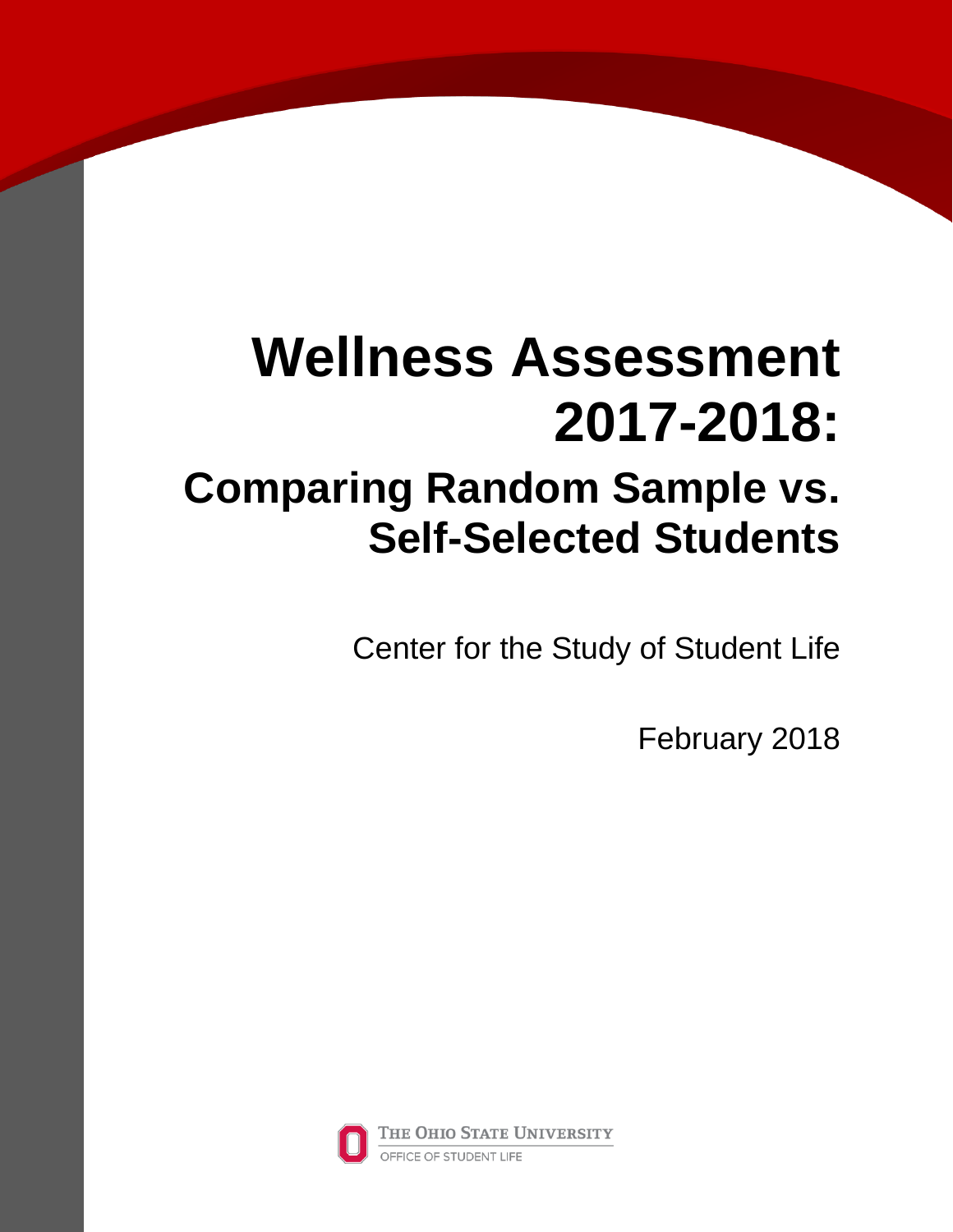## **INTRODUCTION**

Student wellness is an essential component of academic success in higher education and subsequent opportunities in the labor market. Yet wellness itself has many facets. The Ohio State University Office of Student Life's Student Wellness Center uses a model that includes nine key dimensions of wellness: career, creative, emotional, environmental, financial, intellectual, physical, social and spiritual.

The Wellness Assessment was designed to measure these nine dimensions of wellness in order to give students a better understanding of their own wellness and provide them with resources that they can utilize at Ohio State to improve their wellness. The Wellness Assessment survey is open year-round to all students. Additionally, in October 2017, an invitation to participate in the assessment was emailed to a random sample of 4,989 undergraduate, graduate and professional students. Of the 4,989 students recruited, 631 responded for a 12.6% response rate. This report documents differences in demographic characteristics and each dimension of wellness between the random sample of students recruited to take the assessment and students who self-selected into taking the assessment during October 2017(*n* = 1,486).

# **METHODOLOGY**

Each wellness dimension contains items to assess a range of attitudes and behaviors. Scores were calculated by adding the values of each component within a given dimension, then dividing by the total number of components, which produced an average wellness score for each dimension. The scores for respondents who did not answer all of the components of a dimension were calculated by summing the scores for the answered items and dividing by the total number of items answered. Students who failed to provide several responses for a dimension were excluded from the analysis, since creating wellness scores based on too few elements would not be an accurate representation of the overall dimension.

Attitudes and beliefs were measured using Likert scales; respondents indicated their level of agreement with various statements on 5-point scale. When asked about behaviors, students reported the frequency of the occurrence, also on a 5-point scale. Wellness scores range from 1 to 5, with higher scores indicating more positive attitudes and behaviors. Negative items were reverse coded so that unhealthy responses were associated with a lower score.

# **KEY FINDINGS**

- Students who self-selected to take the assessment did not score differently than the random sample of students on any of the nine dimensions of wellness.
- Statistically significant differences between the self-selected sample and the random sample were detected based on demographic items, such as gender, citizenship, class rank, age and residence.
- A higher percentage of women, domestic students, traditional age students (18-24), and students living either on-campus or off-campus within walking distance self-selected to take the assessment compared to the random sample.
- Statistically significant differences were not detected between the random sample and the self-selected sample based on sexual orientation, first generation status, athlete status, military status, employment status, or Greek affiliation.

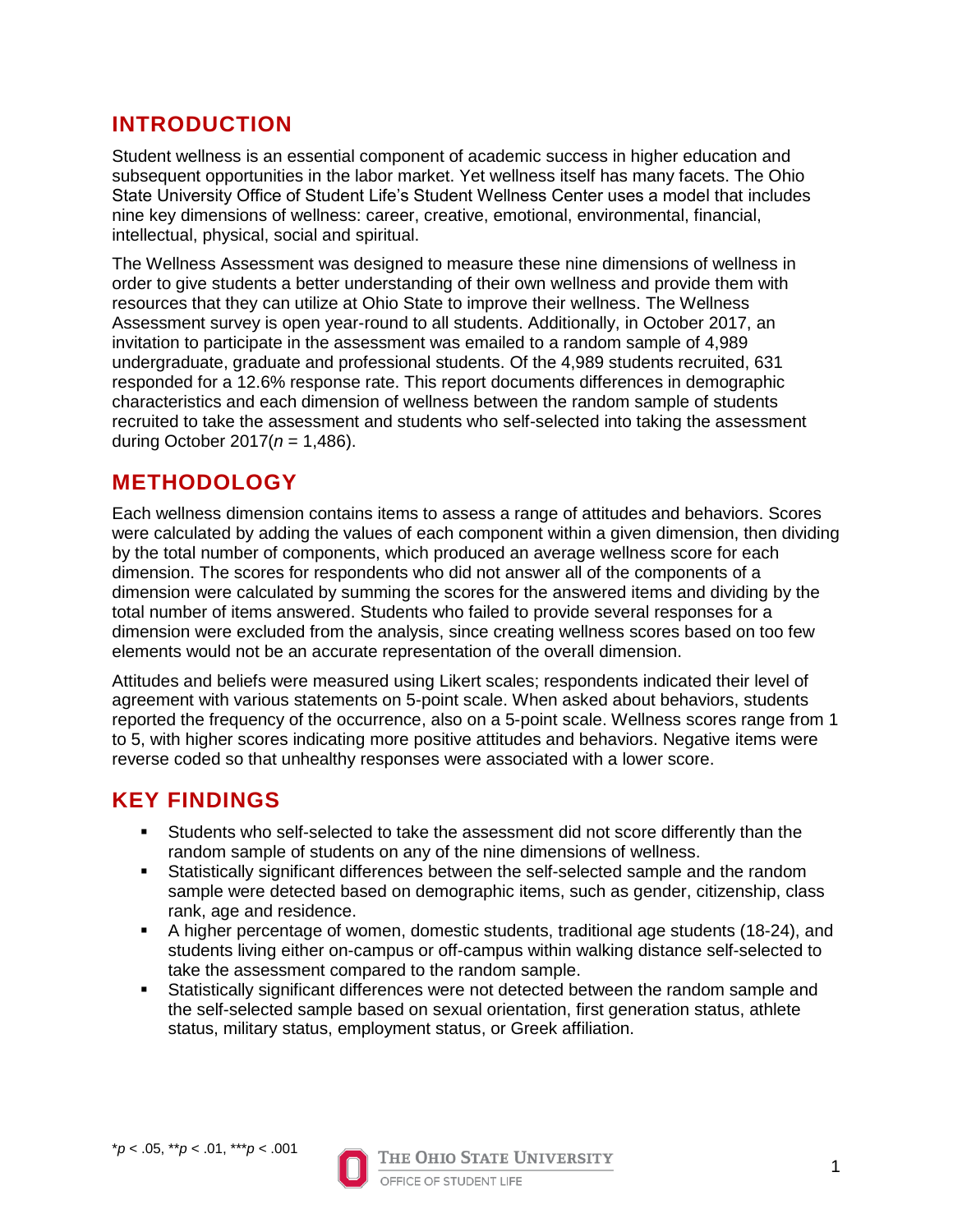# **DIMENSIONS OF THE WELLNESS ASSESSMENT**

#### **EMOTIONAL**

- I use alcohol/nicotine/other substances to manage stress.
- I am able to appropriately manage my feelings.
- I use relaxation techniques to manage stress.
- I am able to appropriately express my feelings.
- I would be willing to seek help from others when I am having a difficult time.
- I feel that I am able to cope with my daily stress.
- I have a positive image of my body.

#### **CREATIVE**

- I express myself through creative activities.
- I attend arts-related events or programs.
- I think of myself as a creative person.
- I value multiple perspectives when thinking about complex topics.
- The arts help me appreciate other perspectives and cultures.

#### **SPIRITUAL**

- I consider myself to be a spiritual person.
- I engage in self-reflection.
- I engage in spiritual practices.
- I feel a connection to something larger than myself.
- I seek out meaning in my life.

#### **INTELLECTUAL**

- Tam able to resolve conflicts peacefully.
- I am confident about my academic major decisions.
- I am confident in my ability to find solutions to my problems.
- I am confident that I can learn new skills.
- I am interested in learning new things.
- I engage in intellectually engaging activities.
- I feel that my education is a priority.
- I felt challenged by my academics during my most recent academic term.
- I was able to manage my academic workload during my most recent academic term.

\**p* < .05, \*\**p* < .01, \*\*\**p* < .001

#### **CAREER**

- I am confident about my career decisions.
- I envision my future career as a means to contribute to society.
- I feel that my current studies will be helpful to my future career.
- I feel that my major/career decision is an appropriate expression of my abilities and personal strengths.
- $\bullet$  I feel that I work in a positive environment.
- I feel that I work in a stressful environment.
- I feel that my current job interferes with other aspects of my life.
- I am able to balance my current job with the rest of my life.

#### **PHYSICAL**

- I am confident that I can exercise regularly.
- I am confident that I can maintain a nutritious diet.
- I use illicit drugs (e.g. marijuana, cocaine, ecstasy).
- I use tobacco products.
- I use prescription medication that is not prescribed to me (e.g. Adderall, Xanax, Valium).
- I eat a nutritious diet.
- I engage in cardiovascular exercise 3-5 times per week for at least 30 minutes.
- I engage in flexibility exercise/ stretching.
- I engage in strength training/ resistance exercise 2-3 times per week.
- I get at least 8 hours of sleep per night.
- Do you get an annual flu vaccine?
- Do you maintain annual physical exams(s)?
- How often do you binge drink? (Males: 5+ drinks in about 2 hours, Females: 4+ drinks in about 2 hours)
- How often, in general, do you consume alcohol?

THE OHIO STATE UNIVERSITY

#### **FINANCIAL**

- I am comfortable leaving a balance on my credit card(s).
- I think it is important to spend less than I earn.
- I am confident that I can plan a financial budget.
- I pay off the entire balance of my credit card(s) each month.
- I have enough money saved to handle financial emergencies.
- I track my spending to stay within my budget.
- I feel stressed by the amount of money I owe (credit cards, student loans, etc.).
- I stress about my finances.

#### **ENVIRONMENTAL**

- I engage in environmentally friendly behaviors (turn off lights/faucets, walk or bike).
- I feel safe in my living environment.
- I feel that I live in a stressful environment.
- I often feel that I have little control over my safety.
- I take time to appreciate my surroundings.
- I take time to appreciate nature.
- I think it is important to conserve natural resources.
- If given the opportunity, I recycle.

**SOCIAL**

- I feel a sense of belonging in a community.
- I feel supported by my family.
- I feel that I am a person who other people like to be around.
- I have a strong social network.
- I have at least one close friend whom I trust and can confide in.
- I feel comfortable communicating face-to-face with others.
- I rarely feel lonely.

OFFICE OF STUDENT LIFE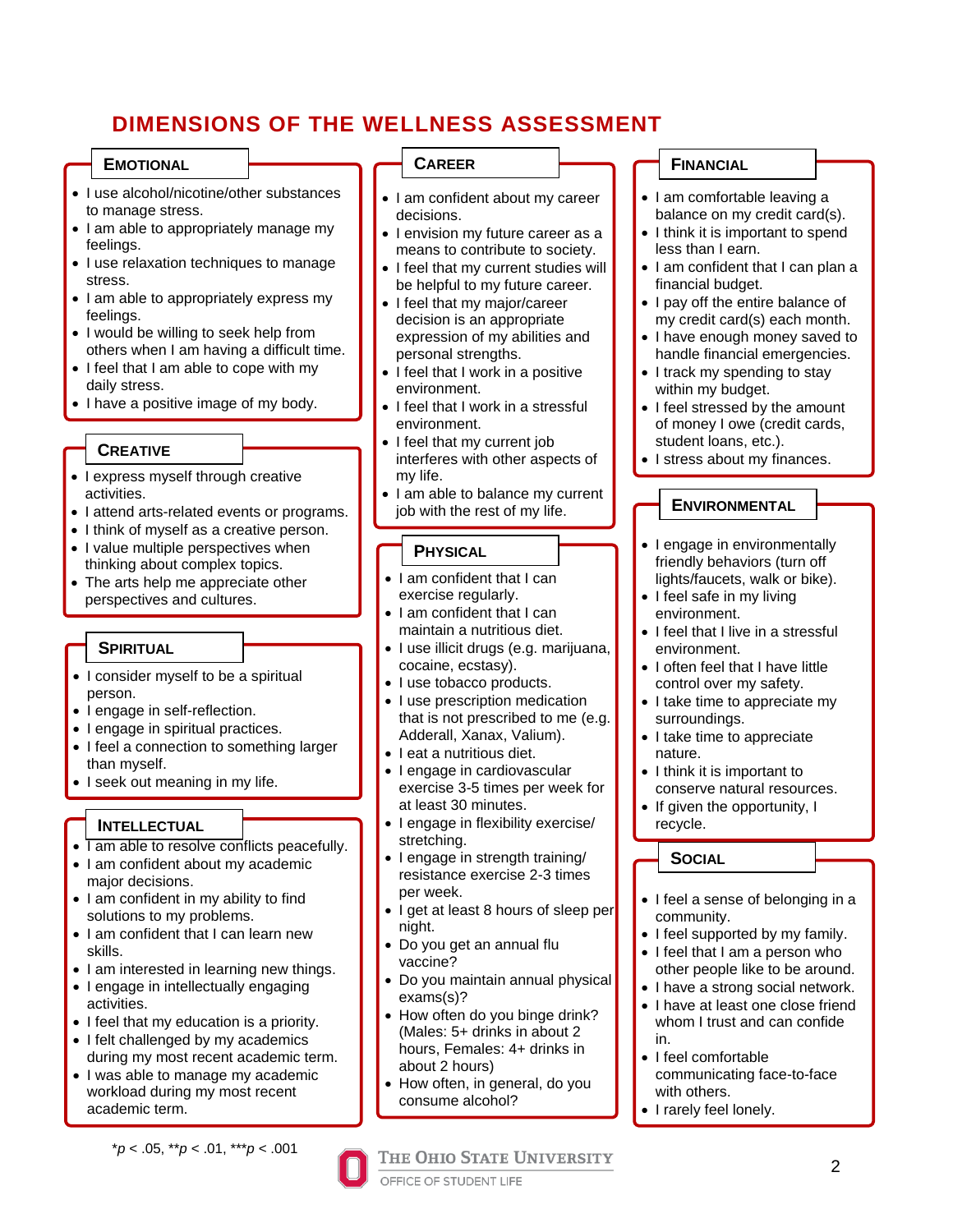# **DEMOGRAPHICS**

|                                    |                                            | <b>Self-Selected</b><br><b>Sample</b> | Random<br><b>Sample</b> |
|------------------------------------|--------------------------------------------|---------------------------------------|-------------------------|
|                                    |                                            | $(n = 1,486)$                         | $(n = 631)$             |
| Gender                             | Male                                       | 26.9%                                 | 36.5%                   |
|                                    | Female                                     | 73.1%                                 | 63.5%                   |
| <b>Sexual Orientation</b>          | Heterosexual                               | 85.3%                                 | 83.7%                   |
|                                    | Bisexual, Gay/Lesbian, Questioning         | 14.7%                                 | 13.3%                   |
| <b>First Generation</b>            | First generation student                   | 21.9%                                 | 23.3%                   |
|                                    | Non-first generation student               | 78.1%                                 | 76.7%                   |
| Citizenship                        | International student                      | 5.7%                                  | 10.6%                   |
|                                    | Domestic student                           | 94.4%                                 | 89.4%                   |
| Race/<br>Ethnicity                 | White/Caucasian                            | 76.1%                                 | 71.2%                   |
|                                    | African American/Black                     | 2.7%                                  | 3.9%                    |
|                                    | Asian American                             | 10.3%                                 | 13.7%                   |
|                                    | Latino(a)/Hispanic                         | 3.1%                                  | 2.3%                    |
|                                    | <b>Other Race/Ethnicity</b>                | 2.1%                                  | 3.2%                    |
|                                    | Multiple Races/Ethnicities                 | 5.8%                                  | 5.8%                    |
| <b>Varsity Athletes</b>            | Athlete                                    | 4.1%                                  | 2.8%                    |
|                                    | Non-athlete                                | 95.9%                                 | 97.2%                   |
| <b>Military Status</b>             | Ever been in US military                   | 1.8%                                  | 2.5%                    |
|                                    | Never been in US military                  | 98.3%                                 | 97.5%                   |
| Self-Reported<br><b>Class Rank</b> | First-year undergraduate                   | 21.5%                                 | 18.4%                   |
|                                    | Second-year undergraduate                  | 24.2%                                 | 17.1%                   |
|                                    | Third-year undergraduate                   | 18.3%                                 | 15.3%                   |
|                                    | Fourth-year undergraduate                  | 13.8%                                 | 14.0%                   |
|                                    | Fifth-year+ undergraduate                  | 3.5%                                  | 6.7%                    |
|                                    | Graduate-Master's                          | 6.5%                                  | 11.4%                   |
|                                    | Graduate- Professional                     | 4.3%                                  | 5.9%                    |
|                                    | Graduate-Doctoral                          | 8.0%                                  | 11.2%                   |
| Age                                | Traditional age (under 24)                 | 86.9%                                 | 80.3%                   |
|                                    | Nontraditional age (24 or older)           | 13.1%                                 | 19.7%                   |
| Employment<br><b>Status</b>        | Not employed                               | 20.6%                                 | 22.8%                   |
|                                    | Currently employed                         | 79.4%                                 | 77.2%                   |
| Employment<br>Hours                | Work less than 20 hours a week             | 66.3%                                 | 61.2%                   |
|                                    | Work more than 20 hours a week             | 33.7%                                 | 38.8%                   |
| Residence                          | Lives on-campus                            | 39.8%                                 | 30.0%                   |
|                                    | Lives off-campus, within walking distance  | 35.9%                                 | 31.4%                   |
|                                    | Lives off-campus, within driving distance  | 24.2%                                 | 38.7%                   |
| <b>Greek Status</b>                | Affiliated with fraternity or sorority     | 9.6%                                  | 10.7%                   |
|                                    | Not Affiliated with fraternity or sorority | 90.4%                                 | 89.3%                   |